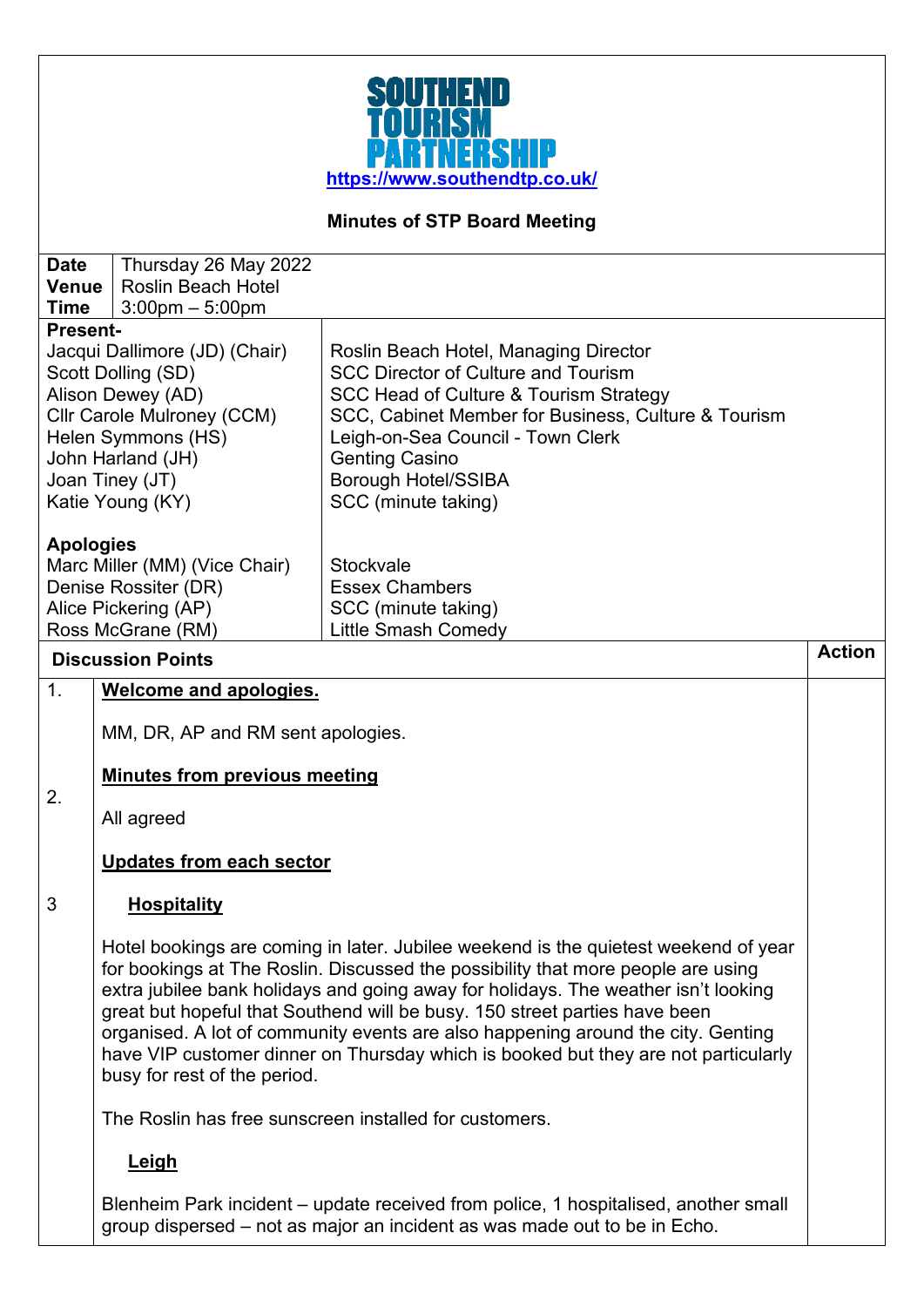Paddling pool was leaking after repair, it needs checking.

Safesun in Leigh, free sunscreen dispenser by beach. This has been popular; it is being trialled for a year.

There is a free Jubilee event on Sunday at Bonchurch Park.

Revamped Xmas lights have been purchased, including a 24ft Xmas tree.

Discussion about Shoebury becoming parish, benefits of Leigh being a town council. HS and JD have agreed to support JH.

ITV were filming in Leigh. Short notice given but Kevin Robinson was available to give interview.

Folk Festival event in library gardens 23-26 June. Leigh Regatta will return in the second weekend of September.

'No drinking' signage is up but not noticeable, there have been no major anti-social drinking incidents recently.

The Heritage Centre being used as a base by community safety officers and police.

#### **Central Seafront**

Issues last Sunday with youths, 5-6pm. They parked on Marine Parade and were smoking and drinking. Police were called but did not attend. Not the right image for visitors to see.

Police should be on until at least 8pm at weekends and need to be a visible presence.

Issues with drug use are not confined to the seafront, it is also common around the cliffs area and high street. Work to build Southend as a visitor experience is being undermined by drug use/ groups of youths. There are no consequences, so they keep returning.

CCM suggested a meeting between STP and police to solve issues.

Operation Union will be bringing in extra resources – 7 people for Jubilee weekend.

Discussion about scooters- Public Space Protection Order is being rewritten to include scooters (CCM).

## **ACTION**

CCM will write to police and ask them to attend next meeting.

### **Culture/Theatres/Night-time economy**

JH spoke to Paul Driscoll at The Cliffs Pavilion, they had gone back to pre-pandemic levels, hospitality there is also up.

Hamlet Court Road is looking really untidy, the area has an issue with rubbish from flats above buildings.

Leigh Broadway restaurants are always busy.

Southend Film Festival begins tonight (26/5/22).